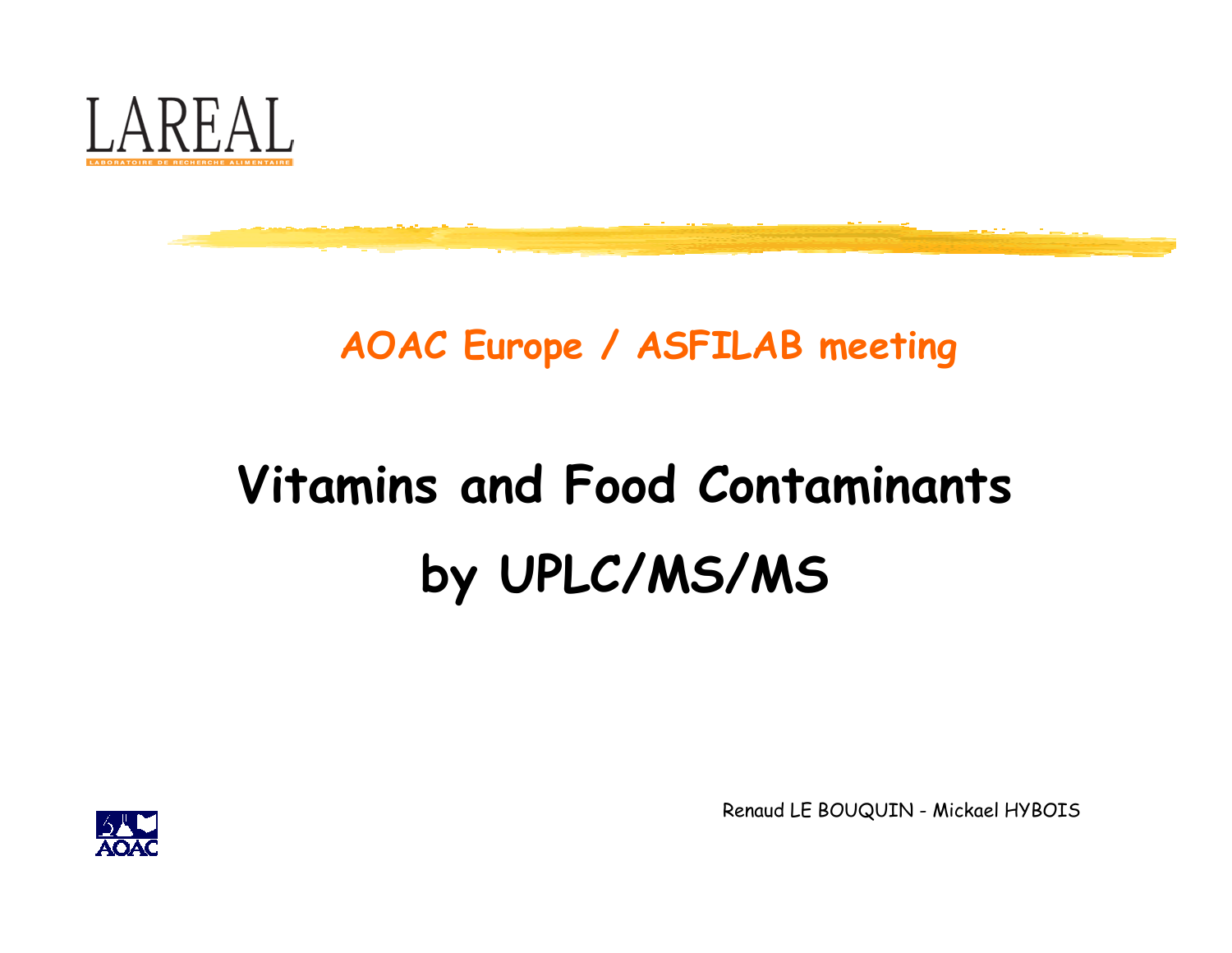

# **LAREAL presentation**

• LAREAL is a food research and analysis laboratory in food-processing :

- Feed
- Petfood
- Human food
- Health foods and nutraceuticals
- 30 compounds analysed by LC/MS/MS :
	- Food contaminants
	- Vitamins
	- Drugs



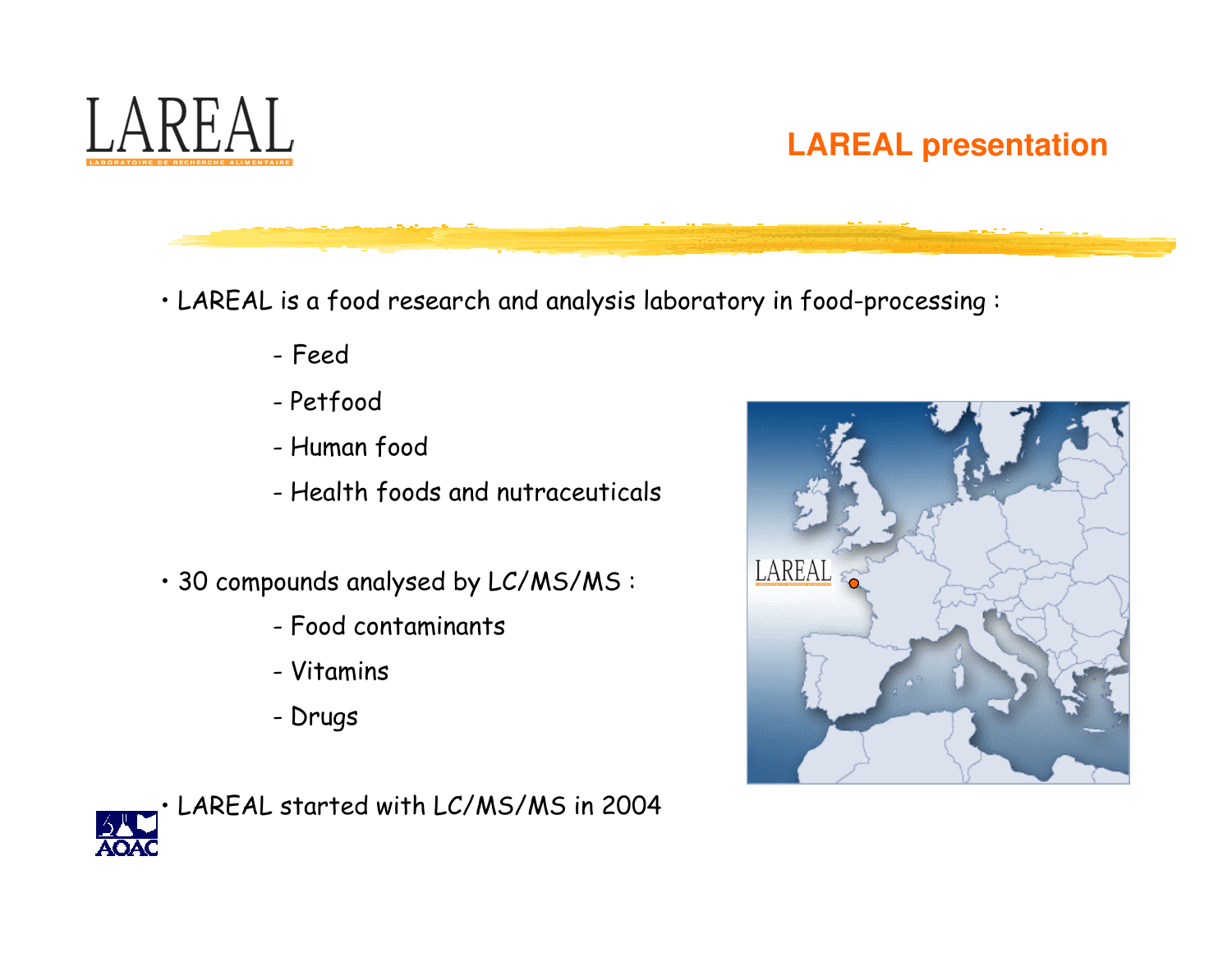

# **LC/MS at LAREAL**

LAREAL develops HPLC/MS/MS with Customer agreement :

- To reduce run time :
	- Simplification of sample preparation
	- Simplification of HPLC analysis (without derivatization …)

• To improve detection limits :

- Sensibility of mass spectrometer
- •To secure the result :
	- Specificity of mass spectrometer
	- Different confirmation levels (multiple MS/MS transitions)
- •To develop multi-analytes methods

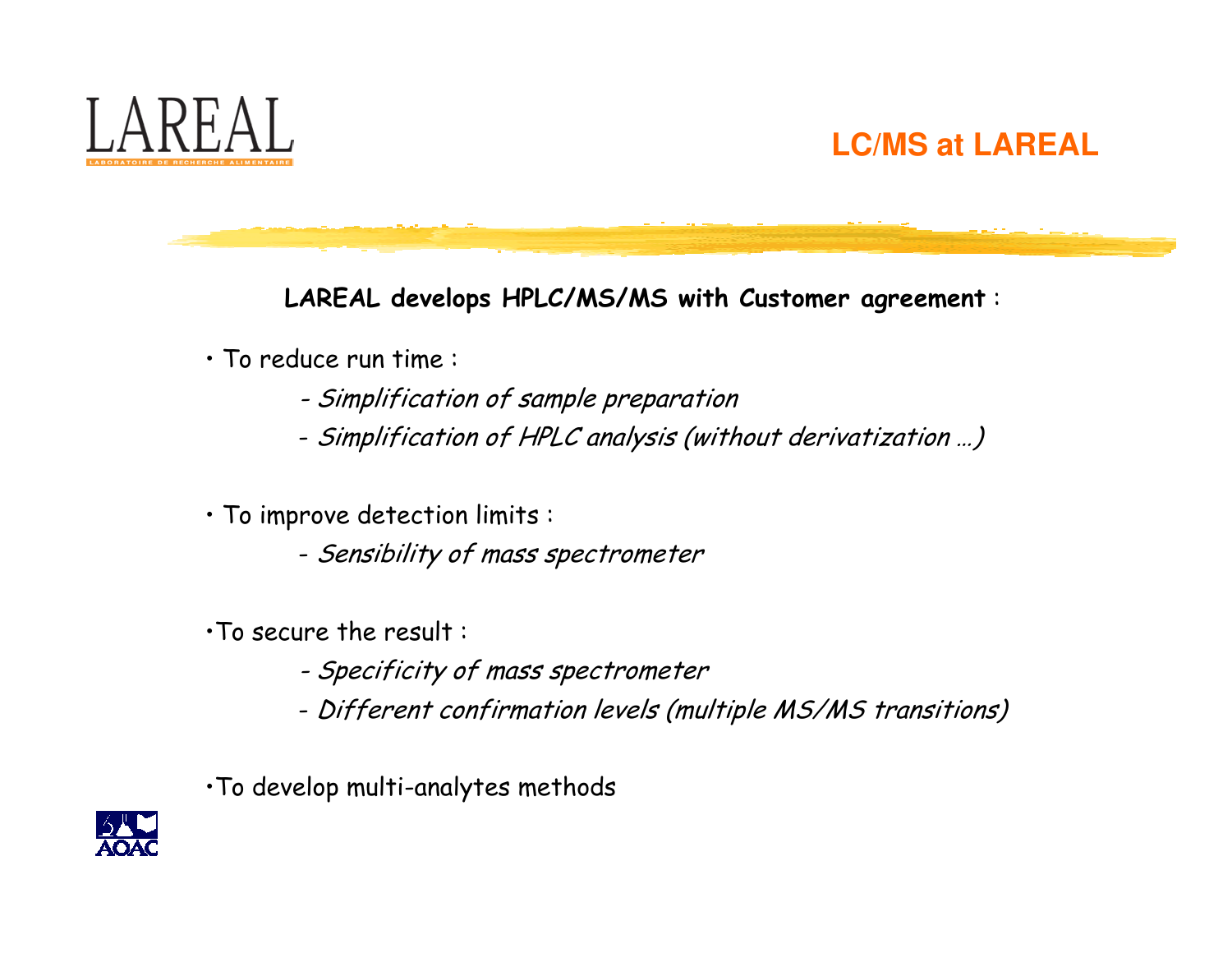

# **Quantification by MS/MS**

• Advantages of MS/MS detectors :

- Sensibility
- Selectivity

- Can be coupled to high pressure LC (improve time, sensibility and selectivity)

- Disadvantage of MS/MS -> ionization pertubation
	- Competition between differents analysed molecules
	- Interference between molecule and matrix
- To have a good accuracy, we use Internal Standards:
	- The best choice is a stable isotope of the analyte (if available)

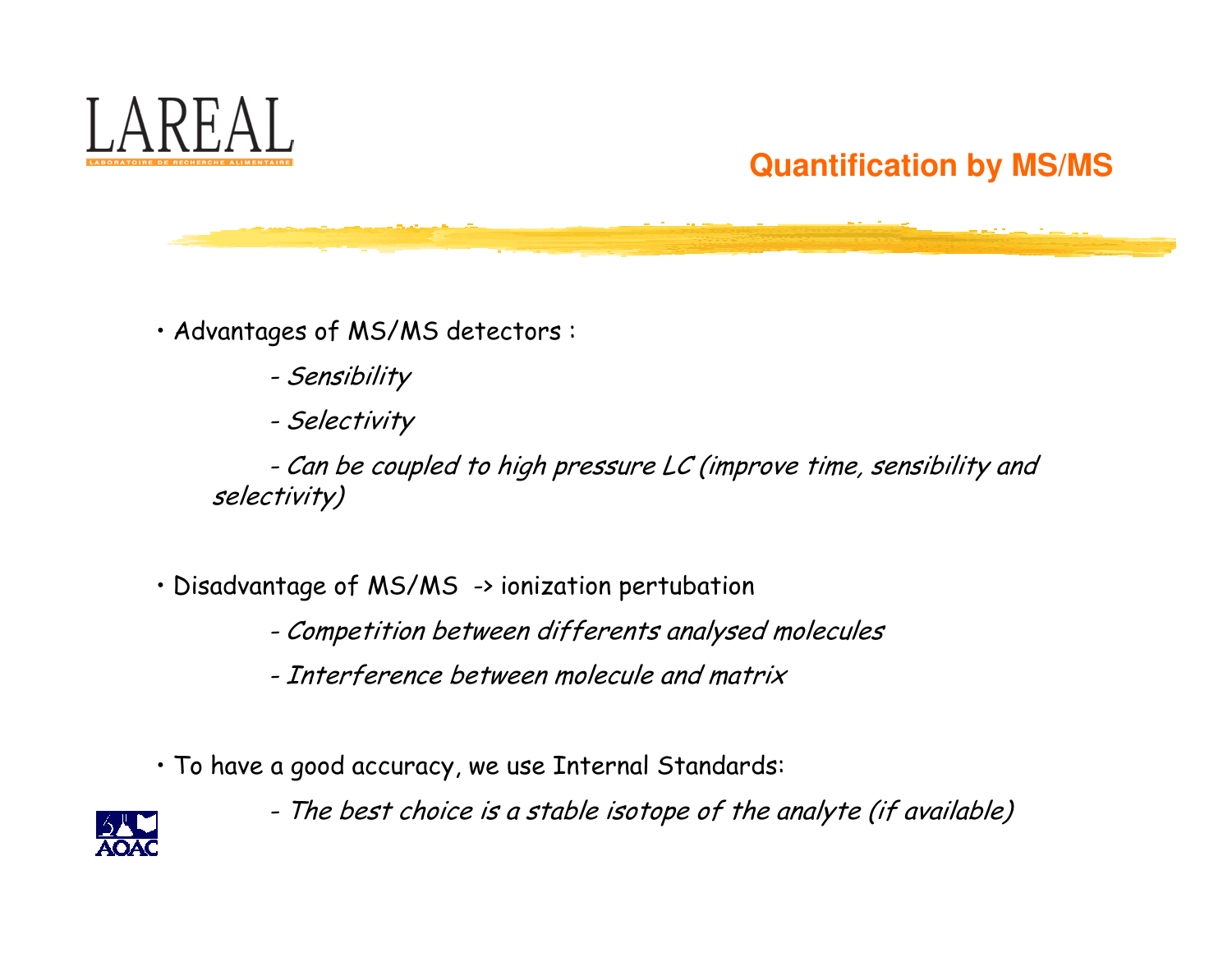



2007 : First Melamine crisis in petfood

#### Development of a HPLC/UV method to detect contamination of Melamine in raw materials / petfood

oDisadvantages :

Long HPLC run time : 30 min

Low sensibility (LOD : 500 µg/kg)

Interferences in complex samples

oAdvantage :

Easy to run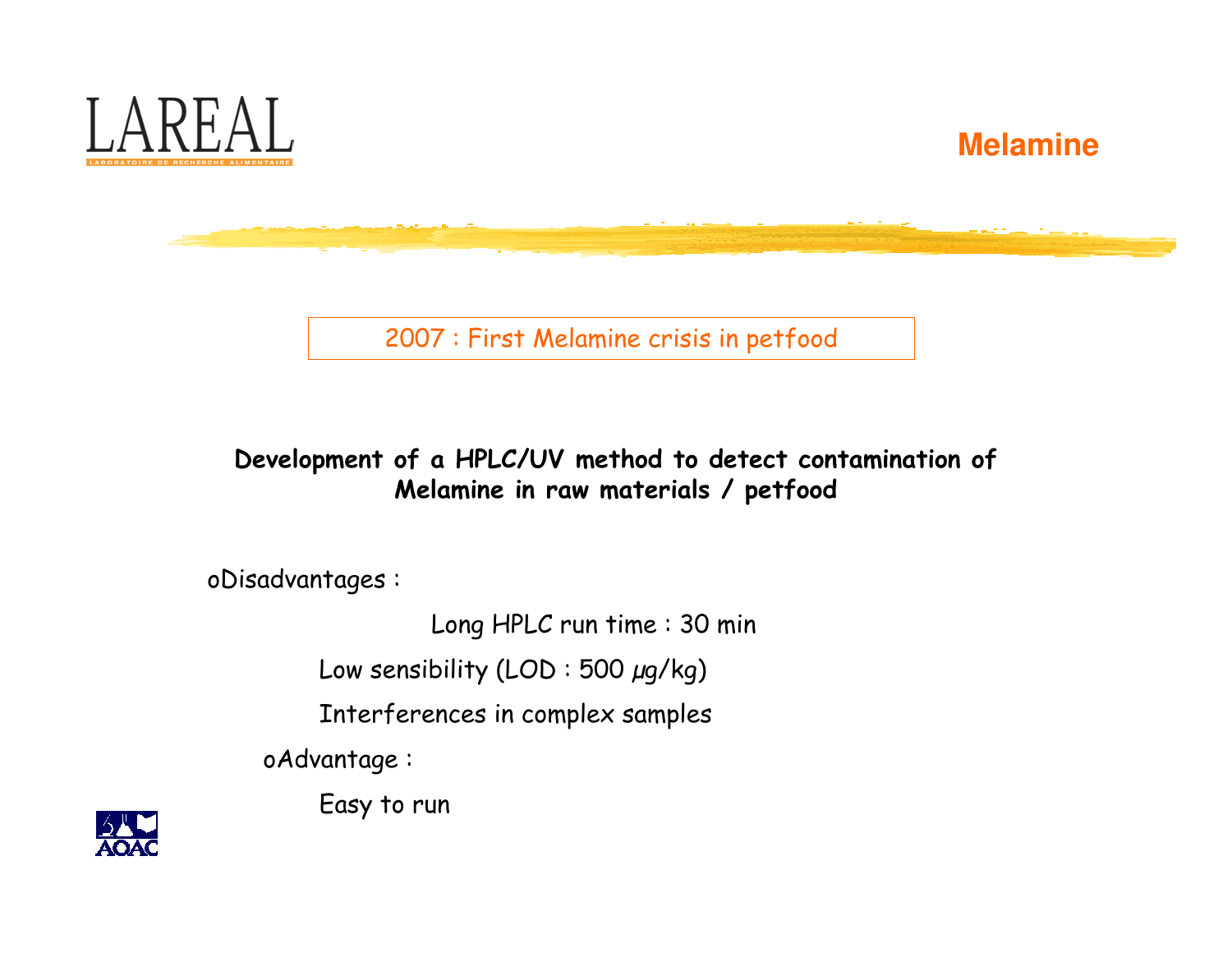

2008 : Second Melamine crisis in infant milk and food

Development of a UPLC/MS/MS method to detect traces ofMelamine in foods and raw materials

<sup>o</sup> Advantages :

- Short run time : 10 min
- No interferences
- High sensibility (LOD : 10 µg/kg)
- Specificity of mass spectrometry (2 transitions MS/MS)
- Quantification by internal standard (stable isotope of Melamine)

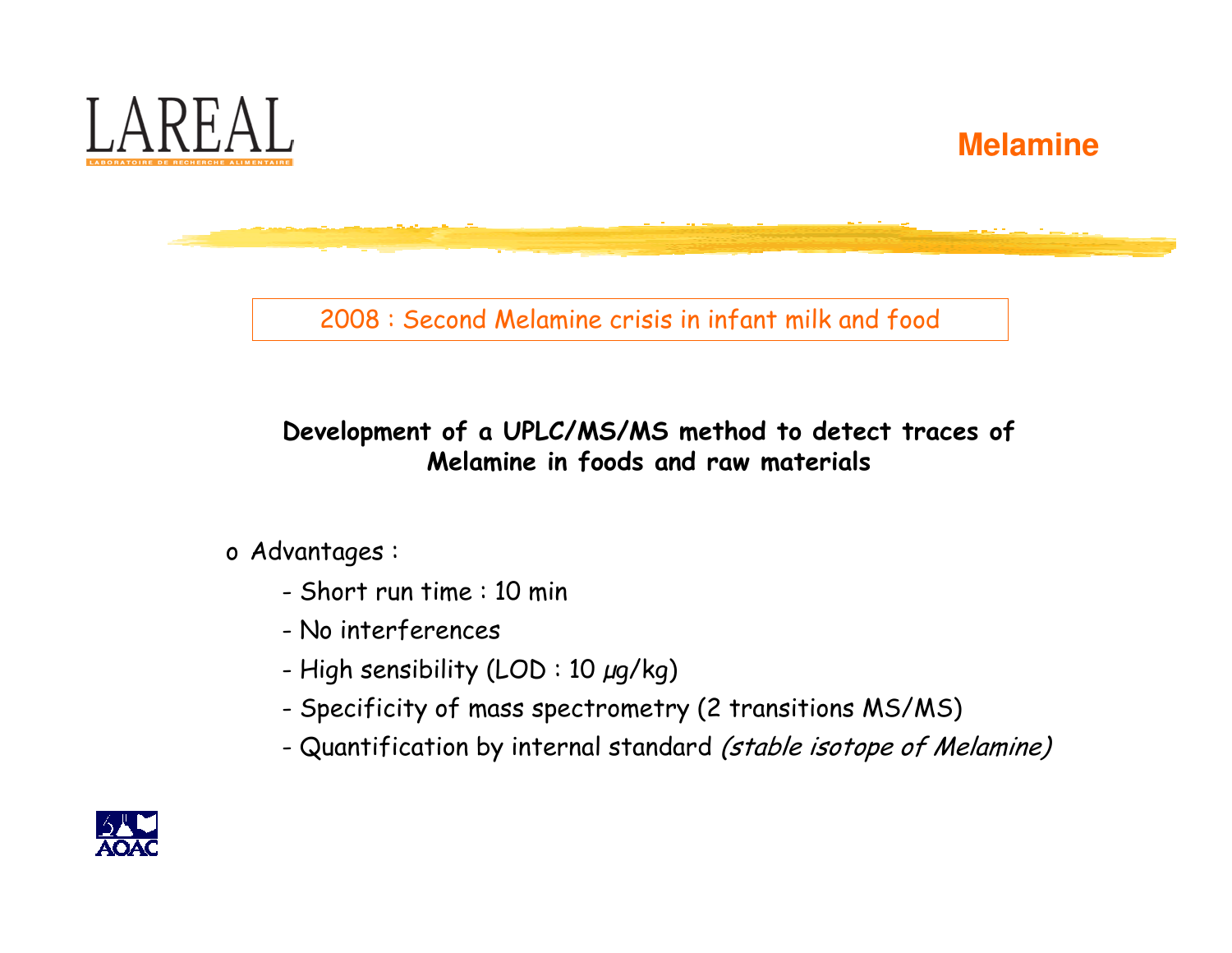



Soya contaminated at 1.8 mg/kg

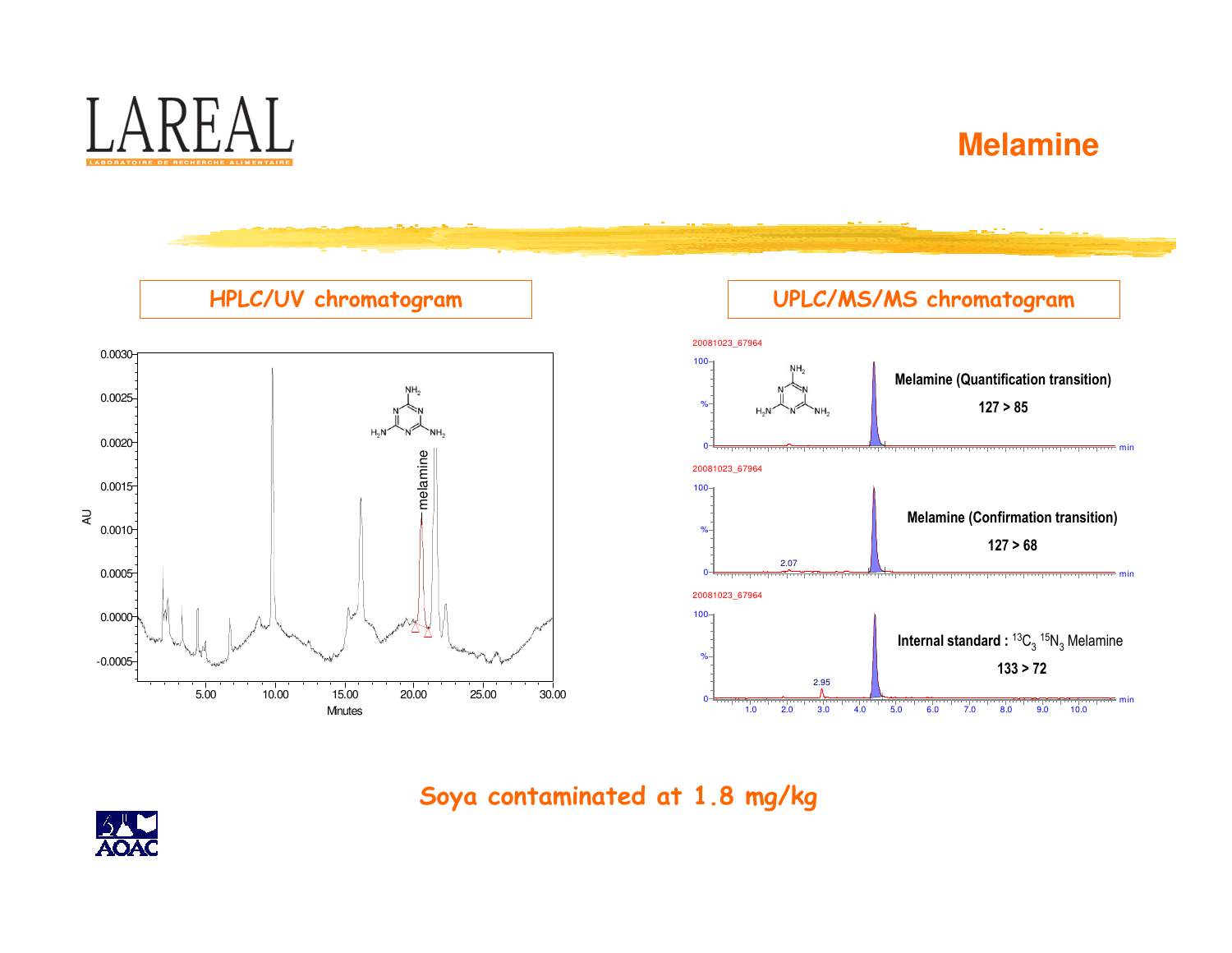



|                    | <b>HPLC/UV</b><br>(mg/kg) | UPLC/MS/MS<br>(mg/kg) |
|--------------------|---------------------------|-----------------------|
| Petfood            | 33,8                      | 33,1                  |
| Blood meal         | 9,3                       | 9,2                   |
| Meat and bone meal | 11,1                      | 11,1                  |
| Soybean meal       | 3,8                       | 3,9                   |
| Premix             | 1,8                       | 2,2                   |
| Premix             | 9,5                       | 9,3                   |
| Premix             | 21                        | 20                    |

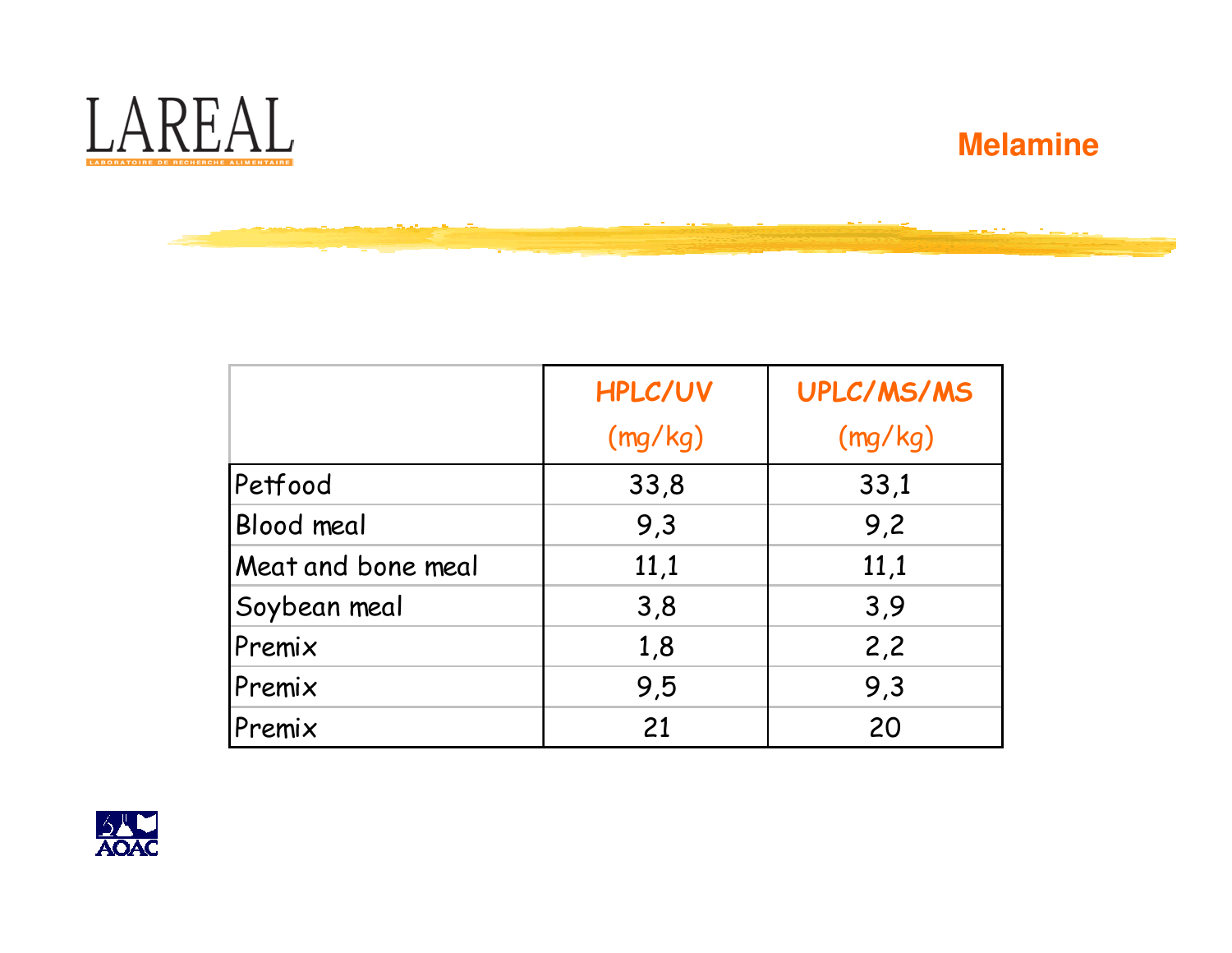

#### **Microbiology : reference methods**

- Time consuming
- Quantification of a microbiologic activity (indirect quantification with possible interferences)

#### **Development of HPLC/MS/MS methods**

- Vitamin B3, vitamin B5 and vitamin B9
- Specific method
- Good accuracy with an internal standard quantification (stable isotope vitamins)

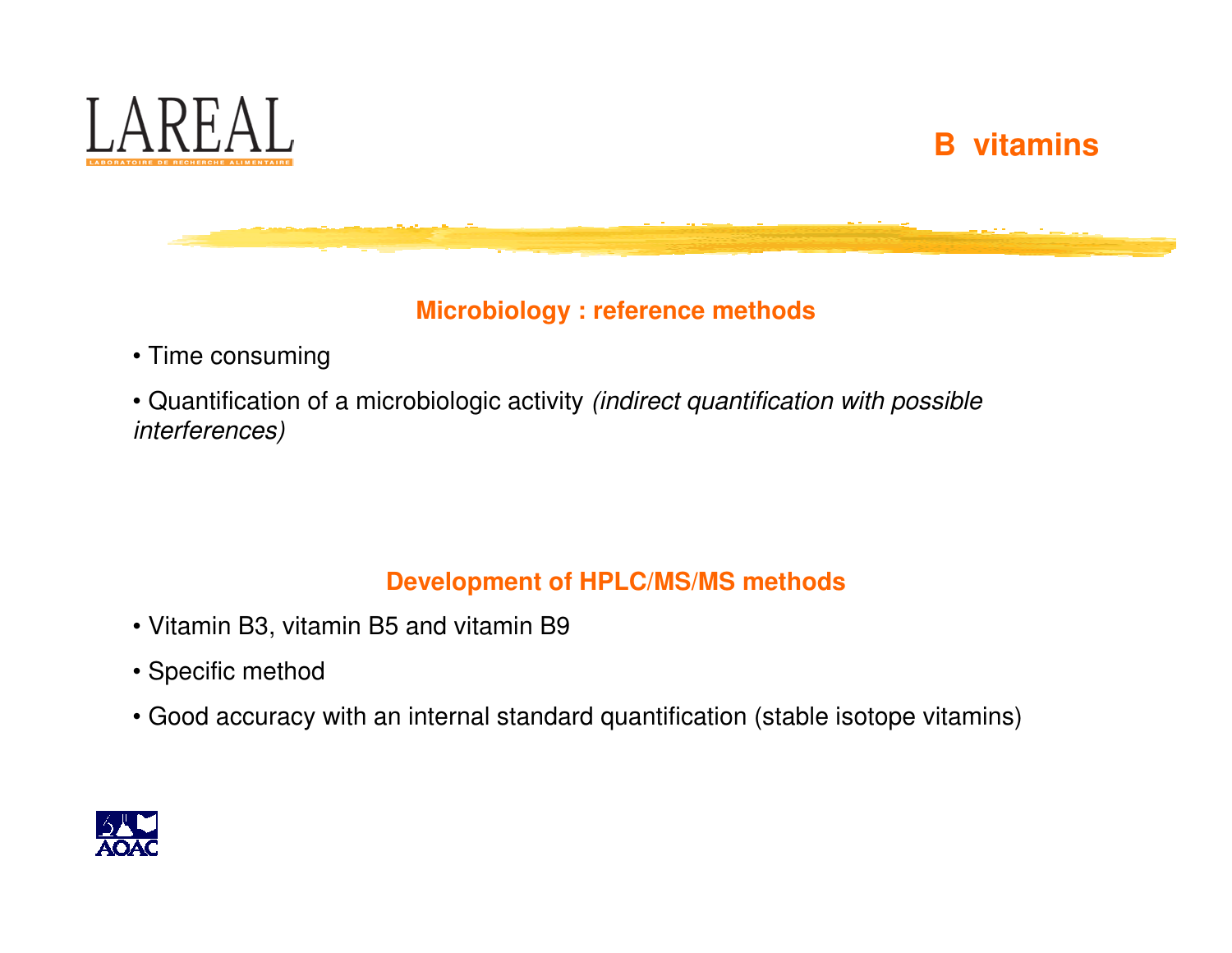

#### Vitamin B3

- 2 main forms quantified : Niacin & Nicotinic Acid
- Sample preparation : acid hydrolysis + SPE
- Quantification limit : 500 µg/kg



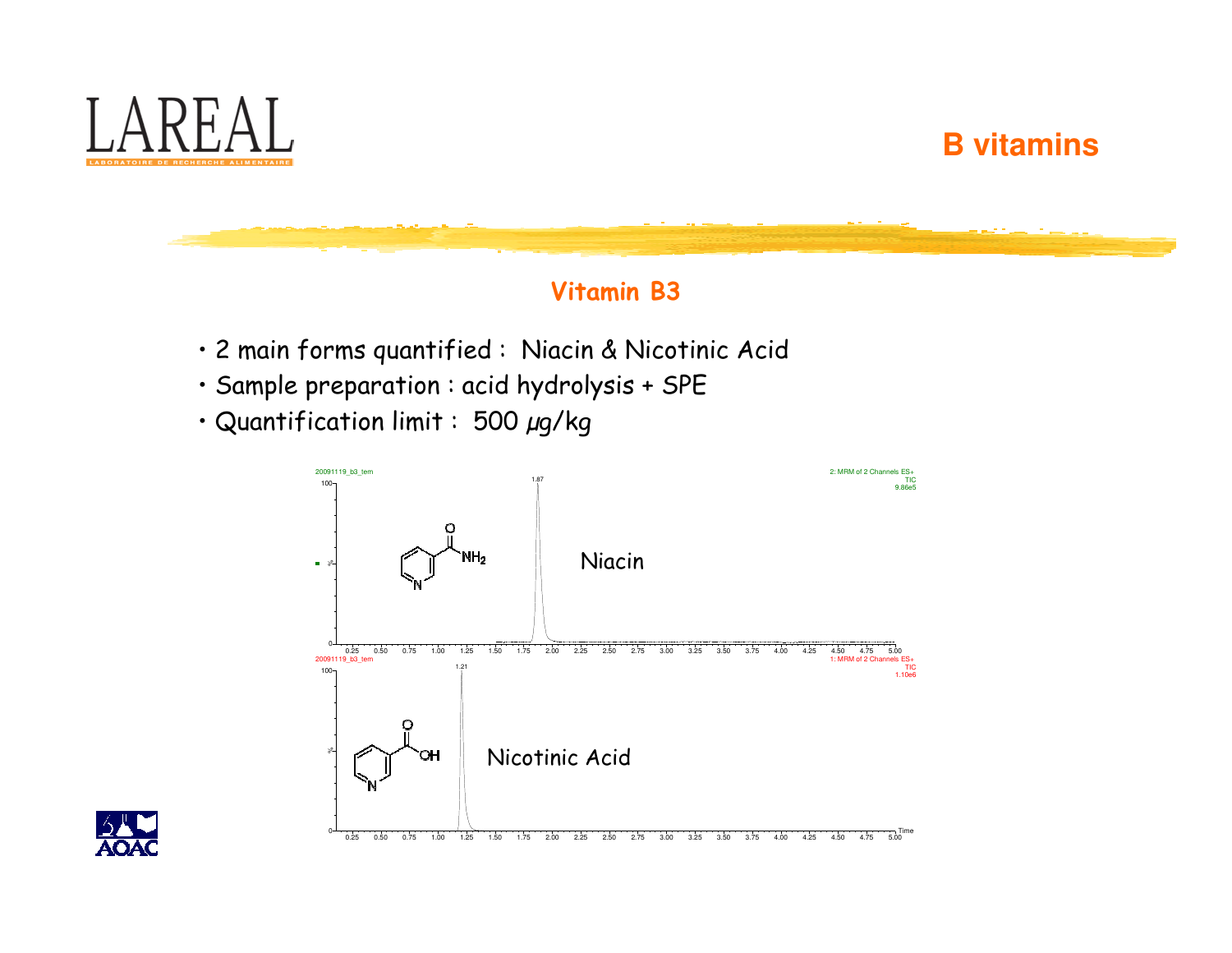



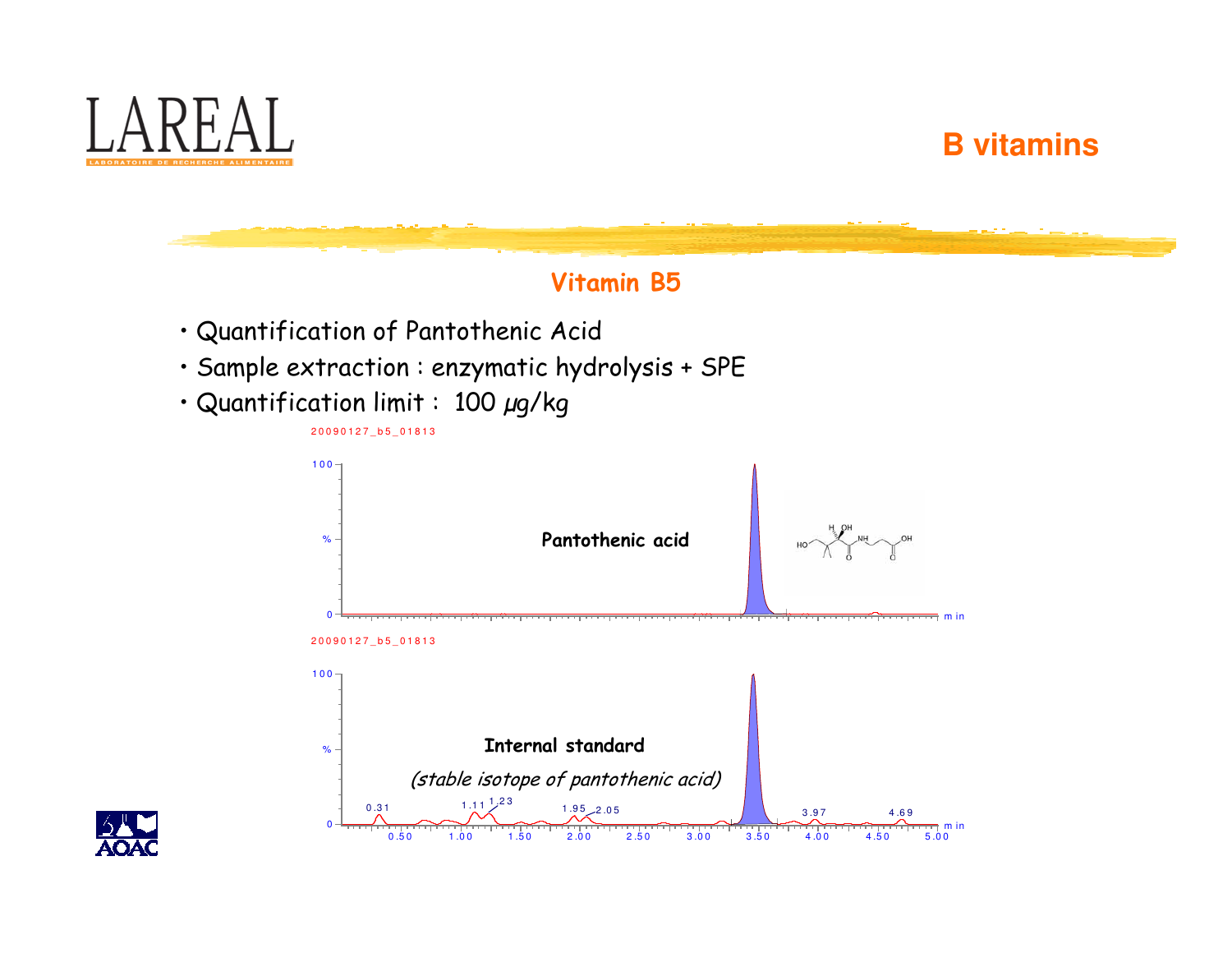

#### Vitamin B9

- 2 main forms quantified : Folic acid & 5-methyltetrahydrofolic acid
- Sample preparation : enzymatic extraction + SPE
- Quantification limit : 20 µg/kg



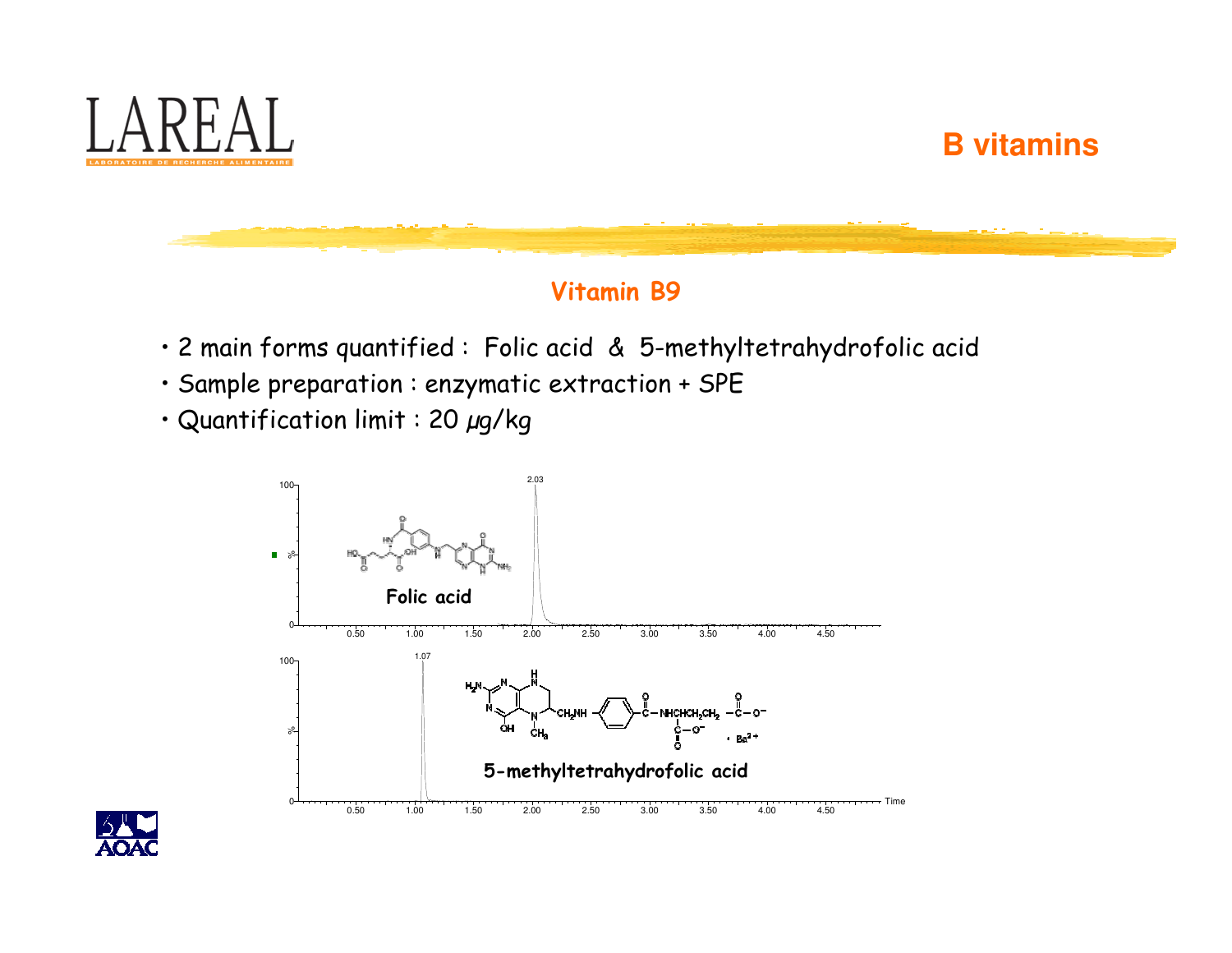

# **Vitamin D3 (Cholecalciferol)**

#### Reference method in Foodstuffs : NF EN 12821 (HPLC/UV)

• Long and complex sample preparation

#### Development of a HPLC/MS/MS method

- Simplification of sample preparation
- Quantification by internal standard (stable isotope of vitamin D3)
- Good accuracy and best reproducibility

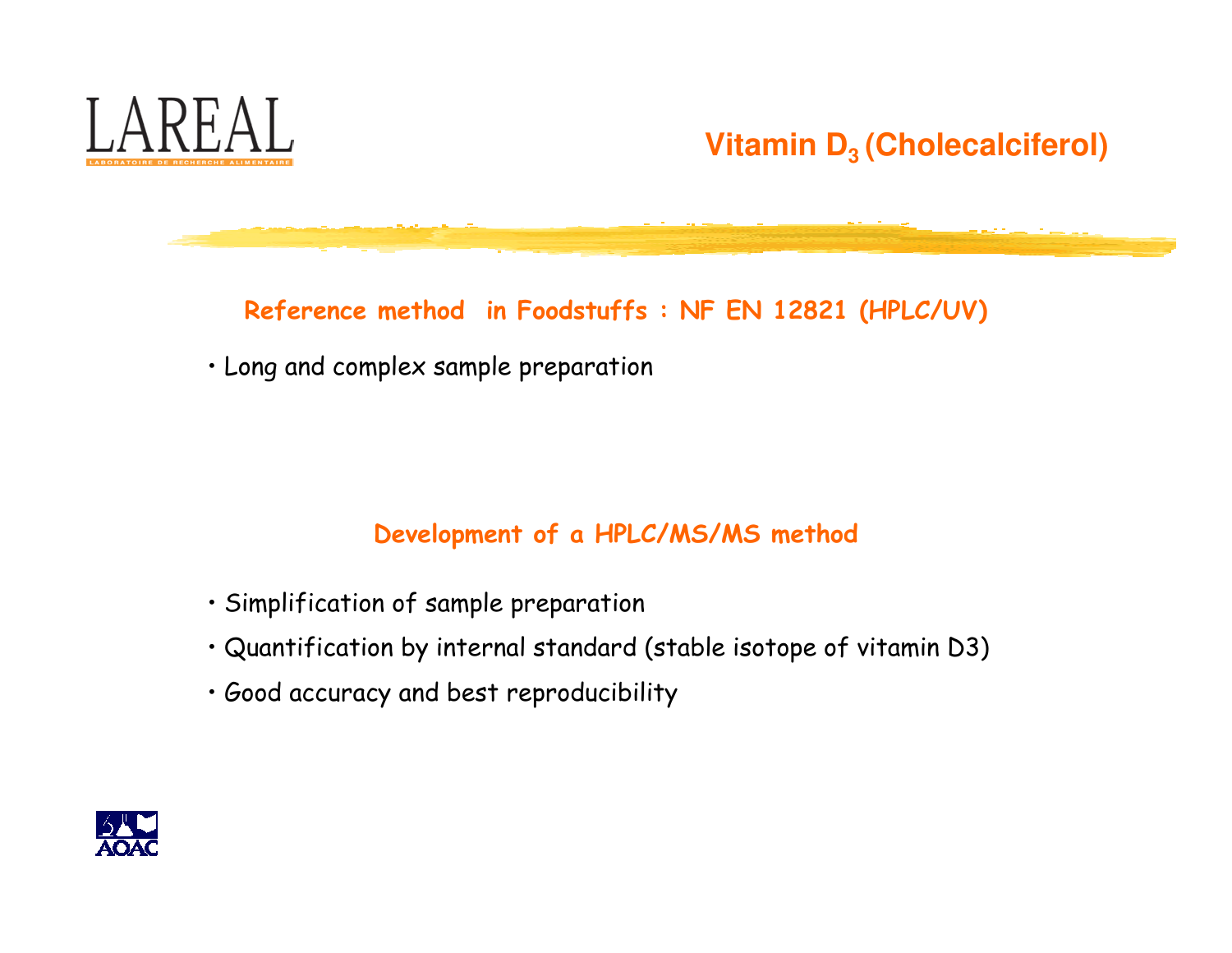

# **Vitamin D3 (Cholecalciferol)**

**UPLC/MS/MS chromatogram**

#### **HPLC/UV chromatogram**







### Petfood sample at 100 IU/100g (2.5 µg/100 g)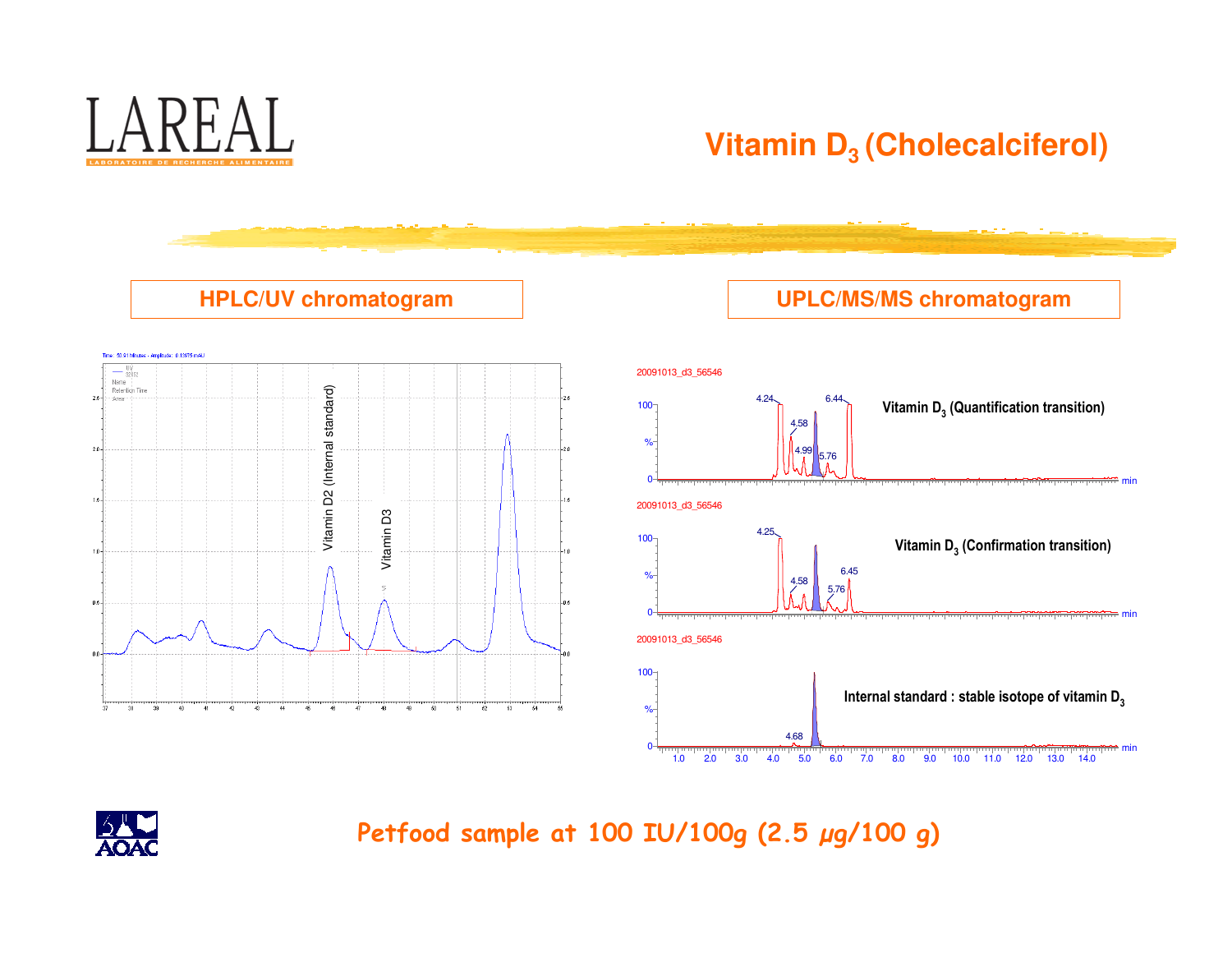

**Comparison HPLC / UPLC**

Comparison Trichothecenes (Mycotoxins) analysis by HPLC/MS/MS and UPLC/MS/MS

• Analysis time : UPLC is 4 times faster than HPLC

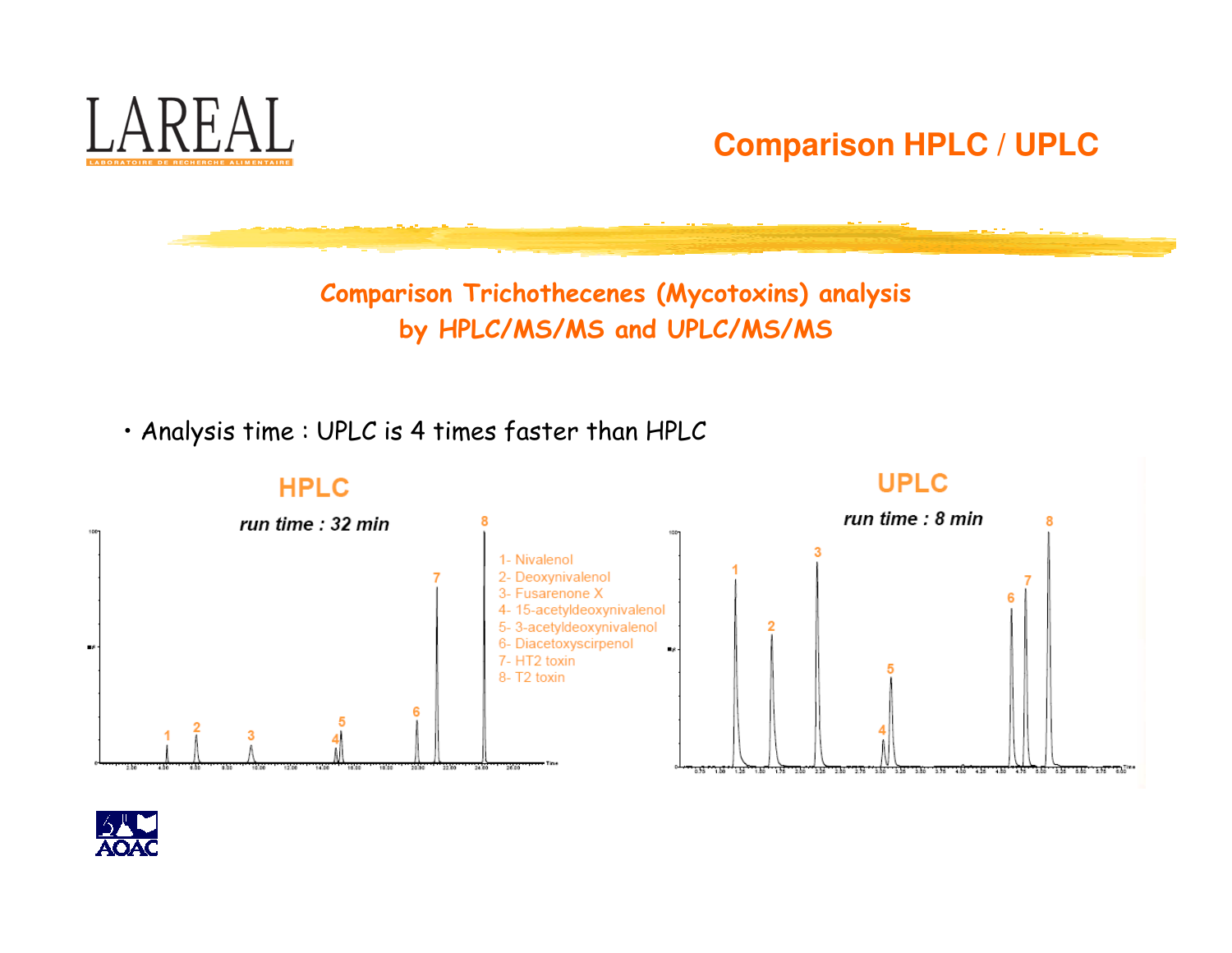

# **Comparison HPLC / UPLC**

Comparison Trichothecenes (Mycotoxins) analysis by HPLC/MS/MS and UPLC/MS/MS

• Chromatographic separation : no change

• Quantification : no significant difference

Intra-lab reproducibility of Deoxynivalenol, in Quality Control sample :  $HPLC: RSD = 8.8 \%$  $UPLC: RSD = 9.0 \%$ 

• Productivity : better with UPLC

HPLC : 1.8 sample / hour UPLC : 7.5 samples / hour

• Sensibility : better with UPLC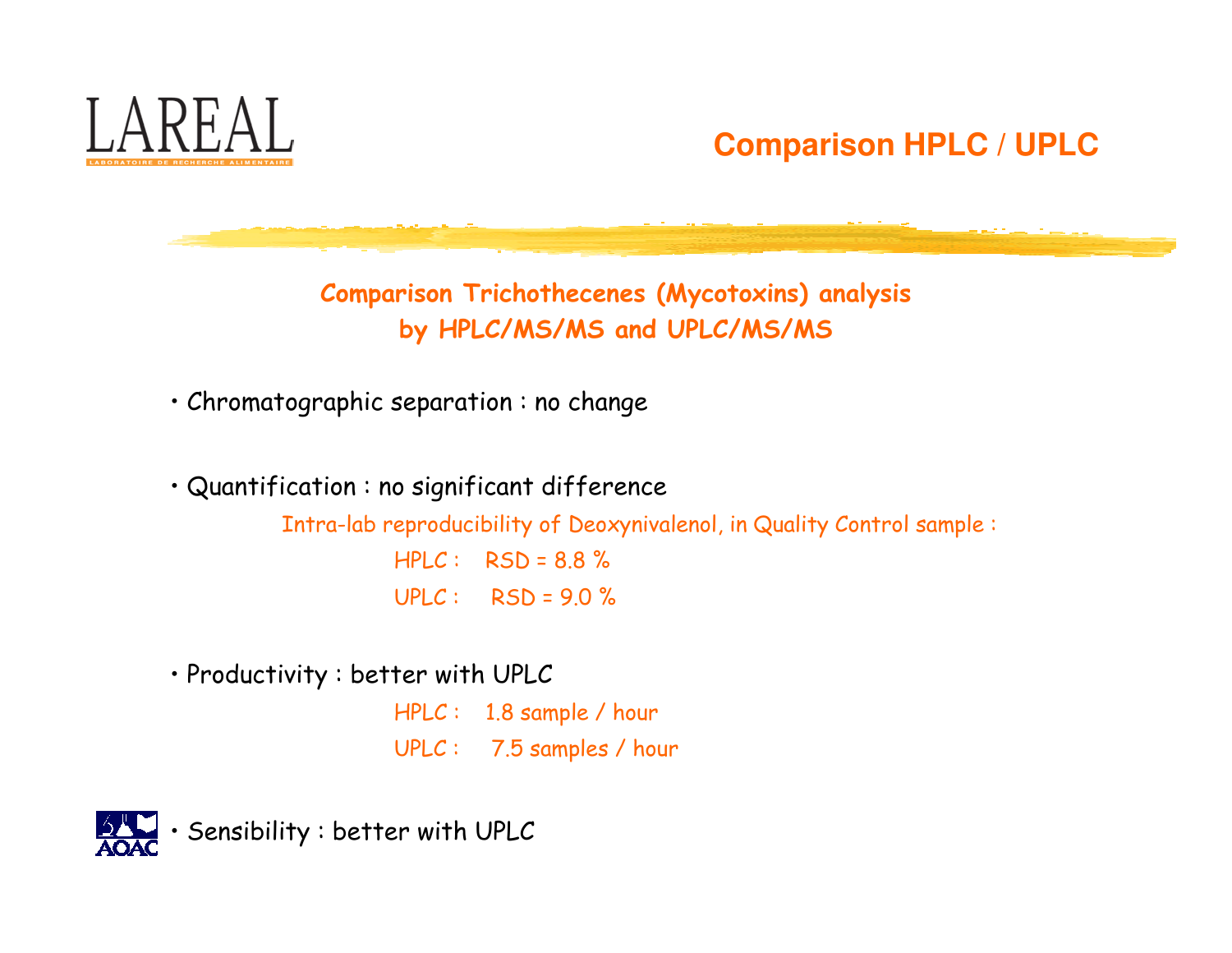

# **LC/MS/MS LAREAL applications**

|                          | Melamine                    |
|--------------------------|-----------------------------|
|                          | Cyanuric acid               |
|                          | Acrylamide                  |
|                          | Bisphenol A                 |
| <b>Food contaminants</b> | Trichothecenes profile      |
|                          | Zearalenone                 |
|                          | Ochratoxin A                |
|                          | Wortmannin                  |
|                          | Vitamin B3                  |
| <b>Vitamins</b>          | Vitamin B5                  |
|                          | Vitamin B9                  |
|                          | Vitamin D3                  |
|                          | Monensin                    |
|                          | Narasin                     |
|                          | Salinomycin                 |
| <b>Others</b>            | Maduramicin                 |
|                          | Lasalocid                   |
|                          | Sulfadiazine                |
|                          | Sulfadimethoxine            |
|                          | Ginkgolides (Ginkgo Biloba) |